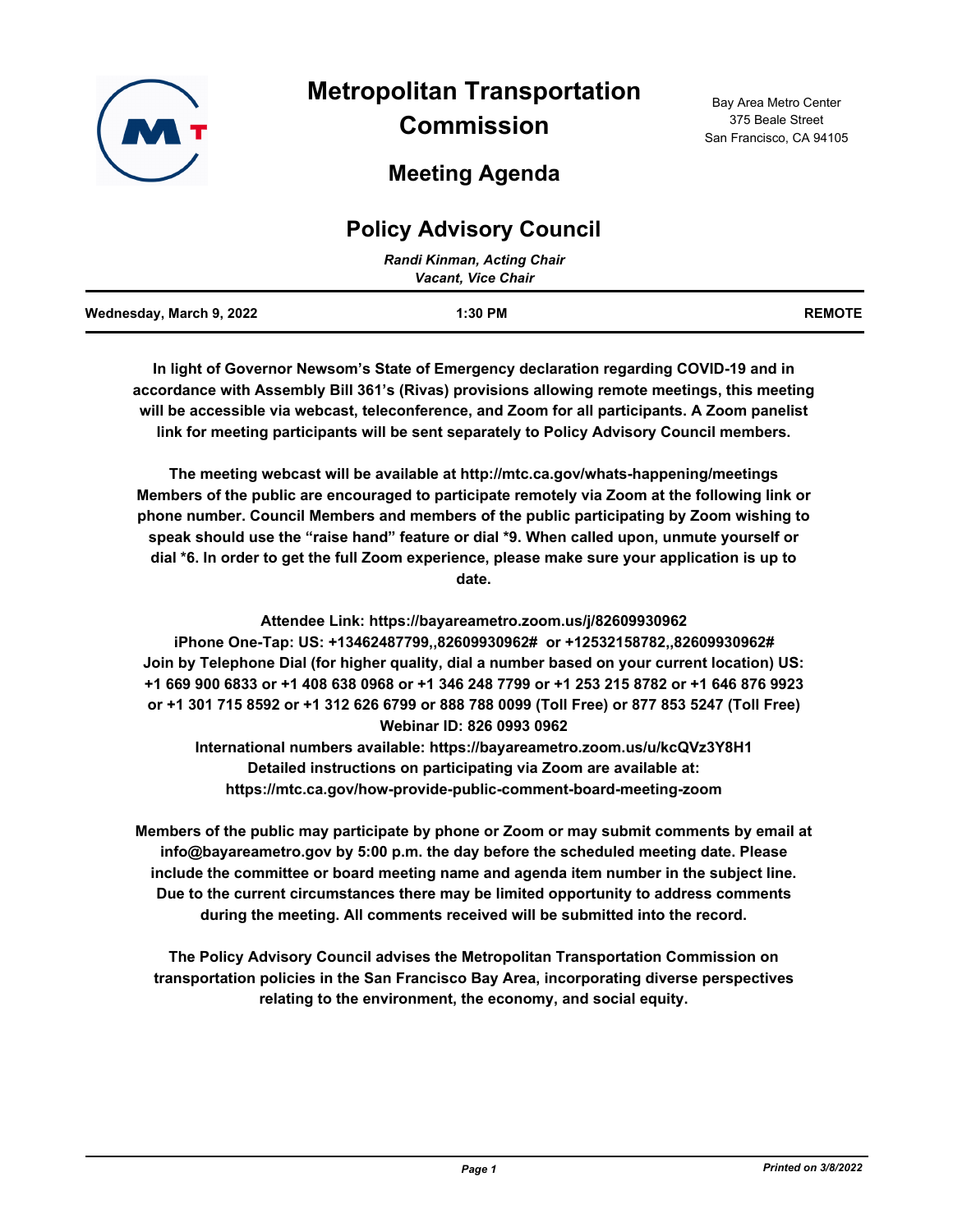#### **1. Roll Call / Confirm Quorum**

*Quorum: A quorum of this council shall be a majority of its regular voting members (14).*

#### **2. Welcome**

*Ky-Nam Miller, Staff Liaison* Elections for 2022-2023 Policy Advisory Council Chair and Vice Chair (10 minutes) Election of a chair and vice chair for the 2022-2023 calendar year. **3.** [22-0358](http://mtc.legistar.com/gateway.aspx?m=l&id=/matter.aspx?key=23617) Approval *Action: Presenter:* Ky-Nam Miller, Staff Liaison *Attachments:* [03\\_Elections.pdf](http://mtc.legistar.com/gateway.aspx?M=F&ID=c6fcf5da-aa84-4a2c-bb5e-e5d175235597.pdf) Chair's Report (10 minutes) **4.** [22-0353](http://mtc.legistar.com/gateway.aspx?m=l&id=/matter.aspx?key=23612) *Action:* Information Council Chair *Presenter:* Approval of the February 9, 2022 Meeting Minutes (5 minutes) **5.** [22-0354](http://mtc.legistar.com/gateway.aspx?m=l&id=/matter.aspx?key=23613) Approval *Action:* Council Chair *Presenter: Attachments:* [05\\_Policy\\_Advisory\\_Council\\_Draft\\_Minutes\\_02-09-2022.pdf](http://mtc.legistar.com/gateway.aspx?M=F&ID=21f74043-e5e1-4f92-ba8b-20e26a02612e.pdf)

#### **6. Public Comments / Other Business**

*Council Members and members of the public participating by Zoom wishing to speak should use the "raise hand" feature or dial \*9. When called upon, unmute yourself or dial \*6.*

Funding Policy & Program (FPP) Overview (40 minutes) **7.** [22-0145](http://mtc.legistar.com/gateway.aspx?m=l&id=/matter.aspx?key=23404)

|                     | Summary of the FPP's Section's work.                        |
|---------------------|-------------------------------------------------------------|
| <b>Action:</b>      | Information                                                 |
| <b>Presenter:</b>   | Theresa Romell, Section Director, Funding Policy & Programs |
| <b>Attachments:</b> | 07i Funding Policy and Programs Overview Summary Sheet.pdf  |
|                     | 07ii FPP Overview PowerPoint.pdf                            |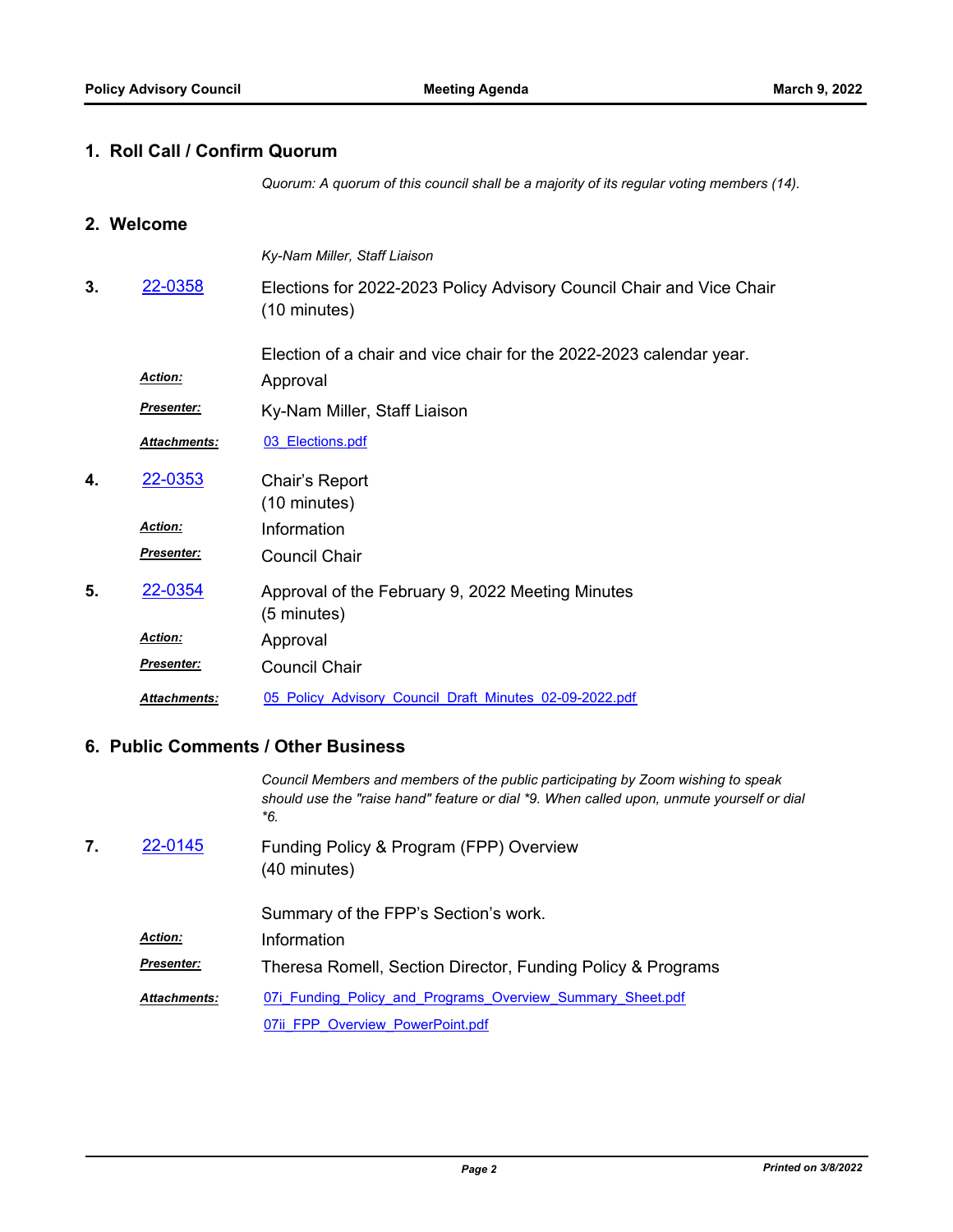| 8.  | 22-0146             | One Bay Area Grant (OBAG) 3 Program<br>(20 minutes)                             |
|-----|---------------------|---------------------------------------------------------------------------------|
|     |                     | Overview of the OBAG 3 program and upcoming program activities.                 |
|     | <b>Action:</b>      | Information                                                                     |
|     | Presenter:          | <b>Mallory Atkinson</b>                                                         |
|     | Attachments:        | 08i One Bay Area Grant Program Summary Sheet.pdf                                |
|     |                     | 08ii Attachment A DRAFT Res 4505.pdf                                            |
|     |                     | O8iii Attachment B OBAG 3 Schedule.pdf                                          |
|     |                     | 08iv Attachment C OBAG 3 PowerPoint.pdf                                         |
| 9.  | 22-0401             | Bipartisan Infrastructure Law Regional Grant Strategy                           |
|     |                     | (20 minutes)                                                                    |
|     |                     | Information on the proposed Bay Area project priorities for select federal      |
|     |                     | grant programs.                                                                 |
|     | Action:             | Information                                                                     |
|     | <u>Presenter:</u>   | Georgia Gann Dohrmann                                                           |
|     | <b>Attachments:</b> | 09i Bipartisan Infrastructure Law Discretionary Grant Strategy-Cover Summ       |
|     |                     | 09ii LEGIS-4a Bipartisan Infrastructure Law Regional Grant Strategy.pdf         |
| 10. | 22-0360             | Introduction to Policy Advisory Council Subcommittees<br>(10 minutes)           |
|     |                     | Introduction of the various Policy Advisory Council (Council)<br>Subcommittees. |
|     | <b>Action:</b>      | Information                                                                     |
|     | <u> Presenter:</u>  | Ky-Nam Miller, Staff Liaison                                                    |
|     | Attachments:        | 10 Subcommittees Summary Sheet.pdf                                              |
| 11. | 22-0355             | <b>Staff Liaison Report</b>                                                     |
|     |                     | (3 minutes)                                                                     |
|     |                     | Relevant MTC policy decisions and other activities.                             |
|     | <b>Action:</b>      | Information                                                                     |
|     | Presenter:          | Ky-Nam Miller, Staff Liaison                                                    |
|     | Attachments:        | 11 March 2022 Staff Liaison Report Summary Sheet.pdf                            |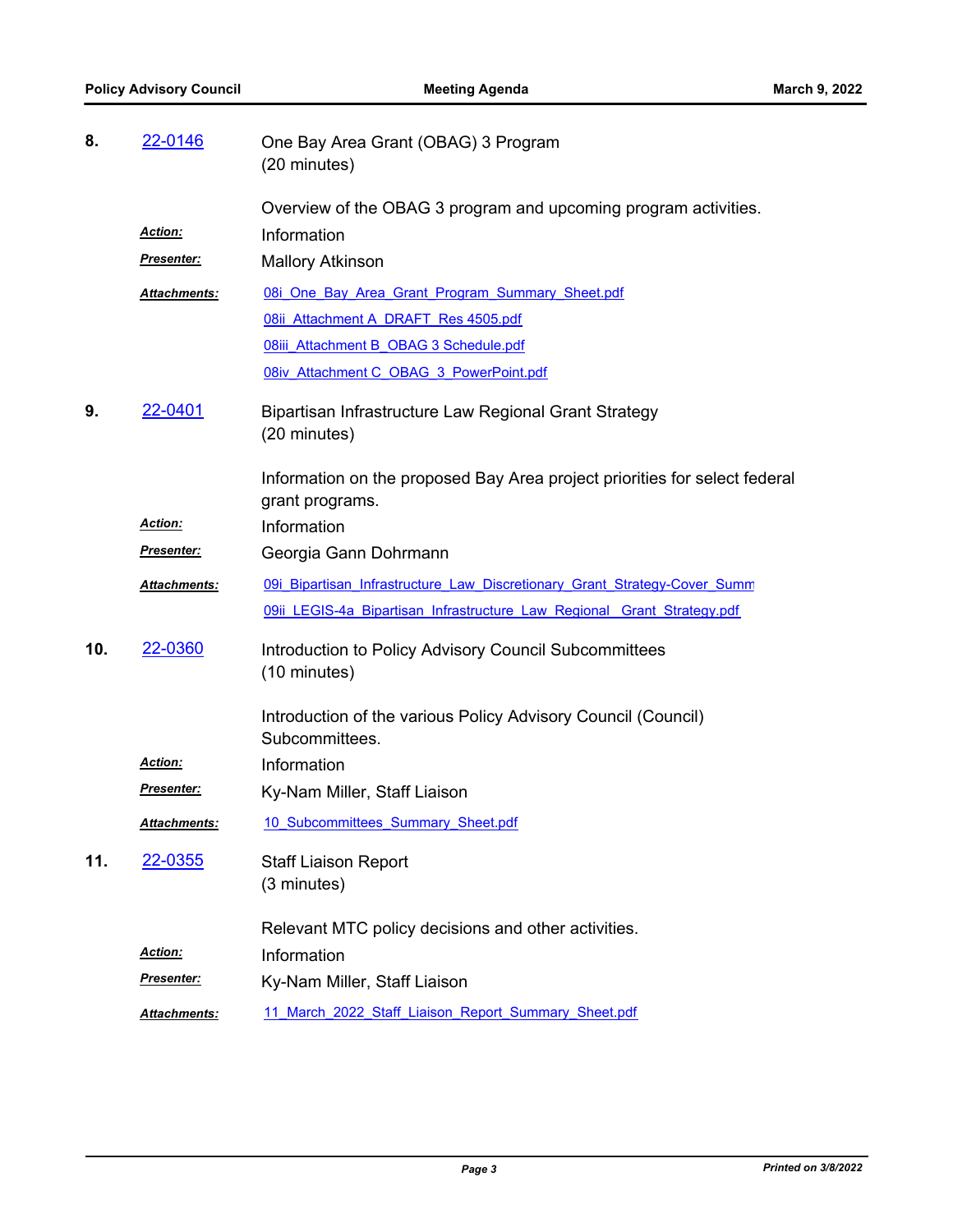| 12. | 22-0356           | <b>Council Member Reports</b><br>(5 minutes)                                                       |
|-----|-------------------|----------------------------------------------------------------------------------------------------|
|     |                   | Members of the Council may report on locally relevant issues or events.                            |
|     | <b>Action:</b>    | Information                                                                                        |
|     | <b>Presenter:</b> | Council Chair                                                                                      |
| 13. | 22-0357           | <b>New Business</b><br>(5 minutes)                                                                 |
|     |                   | Members of the Council may bring up new business for discussion or<br>addition to a future agenda. |
|     | <b>Action:</b>    | <b>Discussion</b>                                                                                  |
|     | <b>Presenter:</b> | <b>Council Chair</b>                                                                               |

### **14. Adjournment / Next Meeting**

**The next meeting of the Policy Advisory Council will be held Wednesday, April 13, 2022, at 1:30 p.m. remotely and by webcast as appropriate. Any changes to the schedule will be duly noticed to the public.**